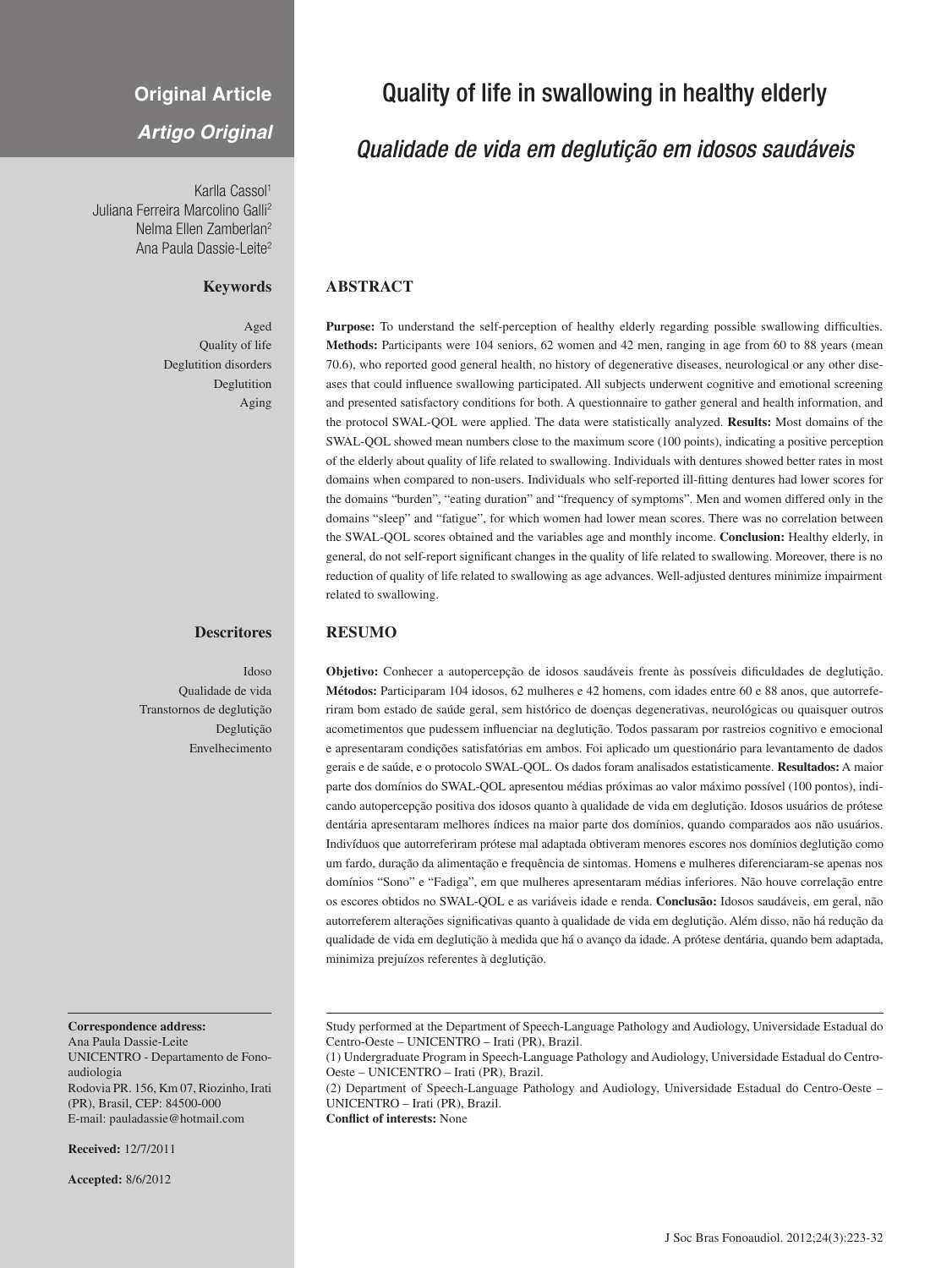## **INTRODUCTION**

The interest for studies about Quality of Live (QOL) has been increasing in many areas of human activity in recent years. Although the term QOL is also used as cliché in newspaper's headlines, it is significantly used to disclose health services and has its relevance published in scientific articles and numerous websites.

The concept of quality of life is subjective, multidimensional and influenced by several aspects related to education, economy and sociocultural aspects, and there is no consensus regarding its definition<sup>(1)</sup>. However, for a better understanding of the subject, the perception of the individual concerning their own health should be taken into account, so that effective intervention measures can be applied.

Although there is not a consensus regarding the definition of QOL, most authors state that expectations, standards and concerns regarding the physical, social, psychological and spiritual domains should be contemplated in its evaluation, aiming to capture the personal experience of each individu $al^{(2,3)}$ . Moreover, the opinion of the patients about their position in life should be considered, both in the social context and in the system of values in which they live and in relation to their goals.

As hard as defining quality of life, it is to characterize its impact in front of a disease faced by the individual. Generally, the elderly face difficulties due to the aging process and it is common that this has a negative impact in their daily activities(4,5). Some of the modifications caused by aging are alterations of the orofacial motricity, voice, hearing, language and swallowing $(6,7)$ .

The Brazilian ministry of health created an ordinance that defends the rights of the elderly, establishing integrated actions focusing on the promotion of active and healthy aging(8). In the document, it is considered that the concept of health for the elderly goes beyond the presence or absence of a disease, as demonstrated by their condition of autonomy and Independence, that is, by their "functional capability"<sup>(9)</sup>. However, the heterogeneity in aging must be considered, especially when the perception of the elderly is emphasized. This way, the healthy and "successful" aging is a complex category, which involves the individual capability of adaptation and change in the biological, psychological and social aspects. The process involves multiple factors and, therefore, studies with purely physical/biological measures marginalize other determinant health modifiers<sup>(10)</sup>.

It is necessary to clarify that an adapted deglutition is different than an altered deglutition. The first is related to presbyphagia, which corresponds to natural, physiological aging of the swallowing mechanism. The second is related to dysphagia itself, which refers to difficulty coordinating chewing, swallowing and breathing movements, caused mainly by: strokes, brain trauma, head and neck cancer, brain tumors and dementias $(11)$ .

The signs of presbyphagia can be presented in different forms, mainly compromising one or another phase of swallowing. Some of the modifications common to the elderly that can cause negative impact are: alteration of the lip sealing, slow oral passage, accumulation of residue in the vestibule, reduced chewing strength and reduced larynx elevation $(12,13)$ .

Such morphological and functional alterations can be aggravated if associated to problems of the oral cavity, such as tooth loss, which is the most common complaint in the elderly regarding swallowing<sup>(14,15)</sup>. The dental prosthetics emerged to solve this problem<sup>16</sup>, but the benefits depend directly on its adaptation<sup>(17)</sup>. The ill-adjusted denture, can create discomfort such as eating difficulty, alteration of speech intelligibility and esthetic dissatisfaction $(17)$ . It is worth mentioning that there are variations within and between subjects, since aging and its change on quality of life do not elapse only from the biological process. Other aspects, mainly socioeconomic and psychological, determine such variety<sup>(18)</sup>.

In Speech-language pathology, there already are several clinical protocols to assess swallowing. However, few emphasize the real impact of this alteration on the quality of life of the patient. The Quality of Life in Swallowing Disorders – SWAL-QOL<sup>(19)</sup> was developed in the United States. In Brazil it was translated and validated on 2009<sup>(20)</sup>. Such protocol is constituted by 44 questions which evaluate 11 domains (Swallowing as a burden; Desire to eat; Eating duration; Frequency of symptoms; Food selection; Communication; Fear to eat; Mental health; Social function; Sleep; and Fatigue). It is an important tool to monitor the efficacy of the speech-language pathology treatment from the point of view of the patient. It is also sensitive to differ swallowing of healthy individuals from dysphagic patients and allows us to understand the real impact of the alterations experienced by the elderly during nourishment. This way, it is possible to give direction to the management of patients and to the reflections about an adequate professional performance with this population $(11)$ .

Taking into consideration the few studies that investigate the quality of life in swallowing in the elderly and understanding that the aging process can bring social disadvantage, we sought, with this study, to understand the profile of the elderly regarding presbyphagia. We believe that the results will allow the development of new strategies of health care in benefit of the elderly population.

Considering the exposed, the present study had the purpose of assessing the quality of life in swallowing in healthy elderly, using the SWAL-QOL protocol, and relating the indexes with the variables related to the age range, gender, socioeconomic level, and use and adaptation of dentures.

## **METHODS**

The present study was approved by the Ethics Committee of the Universidade Estadual do Centro-Oeste, COMEP/I, under process number 032/2011. All the participants signed the Informed Consent (IC), according to the resolution 196/96 of the National Commission of Research Ethics (CONEP).

This is an observational, prospective and cross-sectional study. The initial population corresponded to 112 elderly individuals, who regularly attend an entertainment club of the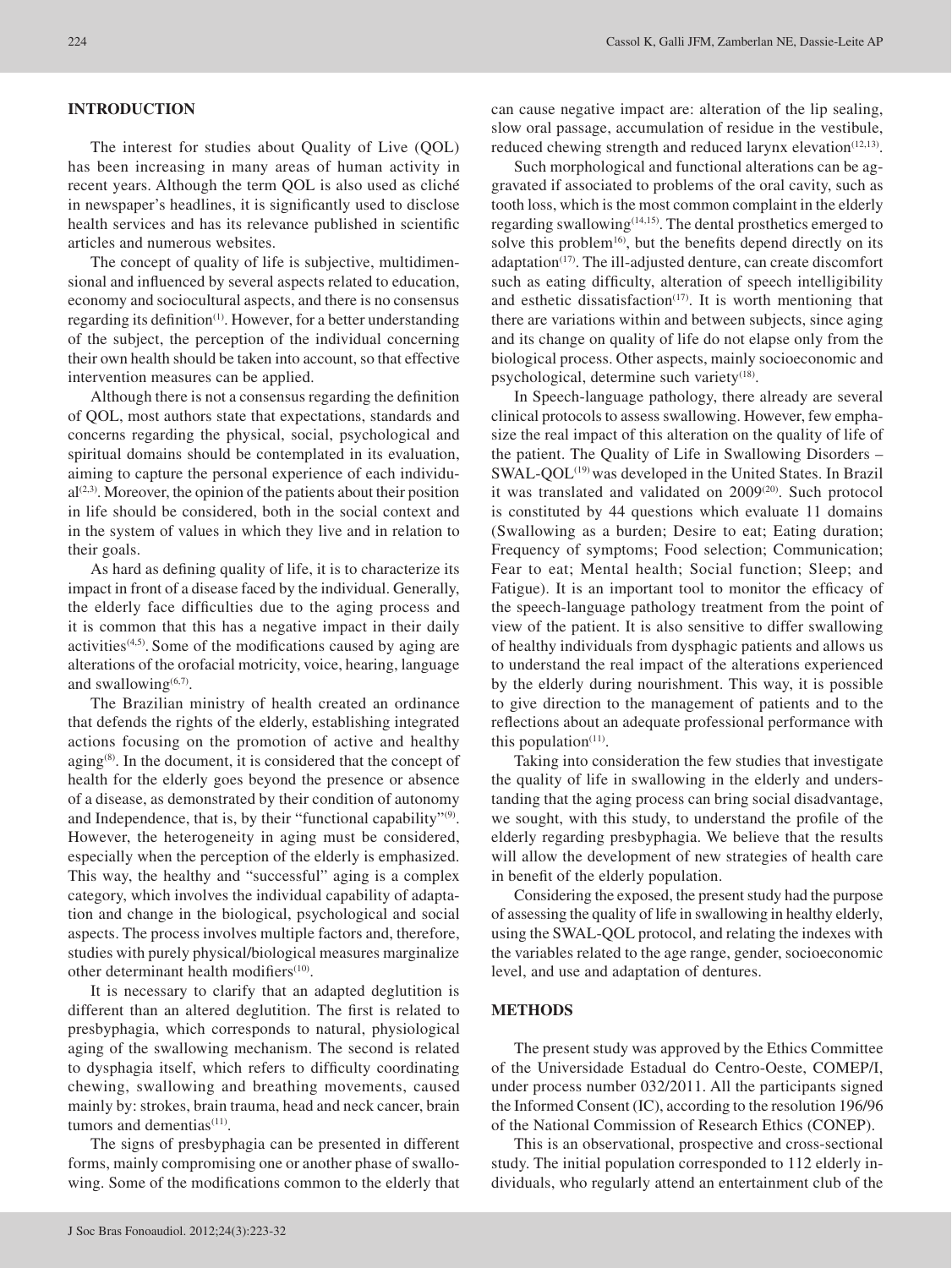cities Guaraniaçu and Irati, both located in the State of Paraná. However, the final sample was composed by 104 individuals, since eight failed the initial tests that determined the inclusion and exclusion in the study.

As inclusion criteria, the following aspects were considered: age equal or superior to 60 years; presenting good cognitive and emotional conditions, refer good general health, even in the presence of diseases common in the aging process such as high blood pressure, high cholesterol, diabetes and altered triglycerides, etc. We adopted as exclusion criteria: self-report of neurological, neoplastic and psychiatric diseases or other pathologies that could influence the swallowing process; previous or current speech-language pathology treatment due to a swallowing problem.

For the reliability of inclusion or exclusion of the patients, cognitive and emotional screenings, comprehending the following steps were performed:

- Appliance of a cognitive screening questionnaire, MMSE  $-$  Mini-Mental State Examination<sup>(21)</sup>. It is a brief test, comprising items related to temporal orientation (five points), spatial orientation, register of three words (three points), attention and calculation (five points), recollection of the three words (three points), language (eight points) and visual constructive capacity. The score of the MMSE can vary between zero point (highest level of cognitive impairment) and a maximum of 30 points (best cognitive capacity). Educational level and age range are variables of great influence in the MMSE punctuation. The screening is considered altered when the score is not compatible with the expected, depending on the years of schooling. Therefore, for the illiterate, scores bellow 13 points are considered altered; for individuals with average education (up to eight years of formal schooling), scores bellow 18 points are considered altered; for individuals with high level education (more than eight years of schooling), scores bellow 26 points are considered altered. This way, individuals with altered MMSEs were excluded from the research. From the total of 112 elderly individuals, seven failed the MMSE.
- Appliance of the Geriatric Depression Scale  $(GDS)^{(22)}$  for emotional screening. The GDS has a long and a short version, comprising 30 and 15 questions, respectively. Both are internationally and widely used in the global geriatric evaluation. The version used in this study was the long one. The score zero is attributed when the individual's response is different than the option marked in bold letters (answers that indicate emotional adequacy), and one point is attributed when the answer is equal to the one marked in bold (answers that indicate emotional difficulty). Some of the questions contained in the GDS are: "Are you basically satisfied with your life?"; "Have you dropped many of your activities and interests?"; "Do you feel that your life is empty?". The sum above 10 points indicate suspicion of depression. Therefore, individuals who presented the GDS scores higher than 10 points, two out of the 112, were excluded from the study. It is noteworthy that one of these individuals also failed on the cognitive screening.

The data was collected at two elderly clubs, maintained by the city halls of the cities Guaraniaçu and Irati (PR), between January and March of the year 2011. Such places were chosen in order to approximate the study to the "healthy elderly" category determined by the Ministry of Health $(8)$ .

The elderly were approached during breaks of entertainment activities in which they participated such as bingos, handicraft, games, etc. The average time for filling the four questionnaires (Identification questionnaire, MMSE, Depression scale, and SWAL-QOL) varied between 15 and 20 minutes. All the procedures of data gathering were performed by one researcher, who did not have previous contact with any of the participants. The application of the questionnaires and protocols was performed individually with each subject. The questions were read to the elderly, who referred one of the answer options and that answer was marked by the researcher.

After the screening related to the inclusion and exclusion of the elderly, a brief questionnaire was applied by the researchers, containing the identification data, age, gender, monthly family income, use of dentures and data related to general health. The age range of the 104 participants included in the final sample varied between 60 and 88 years (mean 70.64), being 42 men and 62 women. The mean monthly income was estimated in R\$ 1178.55. Further data related to the characterization of the subjects, as well as the results of the screening test were obtained (pre-collection) (Table 1).

Following the identification questionnaire, the elderly answered the protocol "Quality of Life in Swallowing"  $(SWAL-QOL)^{(18)}$ , constituted by 44 questions, which evaluate 11 domains: burden, eating desire, eating duration, symptoms, food selection, communication, fear, mental health, social functioning, sleep and fatigue. The elderly answered about the frequency in which each question of each domain occur using the Likert Scale (almost always, often, sometimes, hardly ever and never). The total score of each domain can vary from 0 to 100: the lower the score, the worst quality of life related to swallowing. The scores of each answer in each domain were summed and the results were divided by the number of questions of the domain analyzed. The SWAL-QOL protocol has also four additional questions, related to possible modifications or adaptation needs of the elderly during the eating process. Therefore, this is a study self-reported evaluation of quality of life, which is recommended by the literature $(23)$  due to the complexity of the theme. Individuals who report worst quality of life have greater mortality risks in comparison to the individuals who report good quality of life $(23)$ .

The data of the questionnaires (Identification and SAWL-QOL) were charted, and then the variables were selected according to the purpose of the study. The statistical analysis was performed using the ANOVA test, Pearson's Correlation, Correlation Test and Qui-Square test. The significance level adopted was 0.05 (5%), with statistic confidence intervals of 95%.

#### **RESULTS**

Regarding the scores obtained by the 104 participants in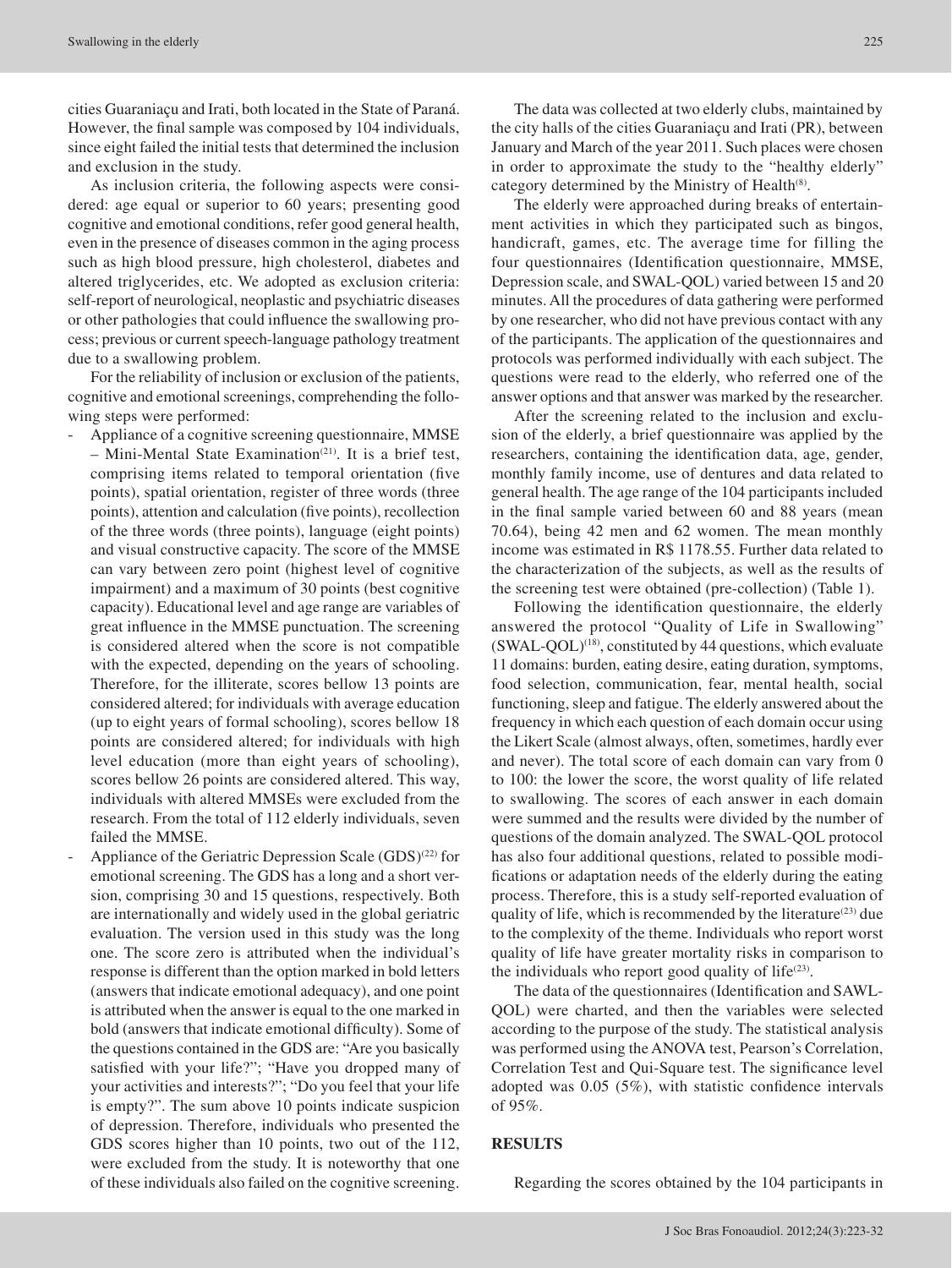| <b>Table 1.</b> Results of the screening tests and characterization of the final |
|----------------------------------------------------------------------------------|
| sample $(n=104)$                                                                 |

| Screening                          | n              | $\%$      |
|------------------------------------|----------------|-----------|
| Mini Mental State (MMSE)           |                |           |
| Passed                             | 105            | 92.9      |
| Failed                             | $8*$           | 7.1       |
| Geriatric Depression Scale (GDS)   |                |           |
| Passed                             | 111            | 98.2      |
| Failed                             | $2^*$          | 1.8       |
| Final total in the sample          | 104            | 100       |
| Age range (in yeas)                |                |           |
| 60 to 65                           | 22             | 21.1      |
| 66 to 69                           | 27             | 26        |
| 70 to 74                           | 23             | 22.1      |
| 75 to 79                           | 20             | 19.3      |
| 80 to 84                           | $\overline{7}$ | 6.7       |
| 85 to 89                           | 5              | 4.8       |
| Self-reported general health state |                |           |
| Excellent                          | 19             | 18.3      |
| Great                              | 34             | 32.7      |
| Good                               | 38             | 36.5      |
| Fair                               | 13             | 12.5      |
| Self-reported diseases**           |                |           |
| High blood pressure                | 54             | 51.9      |
| <b>Diabetes</b>                    | 15             | 14.4      |
| High cholesterol                   | 19             | 18.3      |
| Joint problems                     | 8              | 7.7       |
| Arthritis, arthrosis, osteoporosis | 19             | 18.3      |
| Denture                            |                |           |
| Yes                                | 94             | 9         |
| No                                 | 10             | 91        |
| Well-adapted                       | 82             | 87.2***   |
| Poorly-adapted                     | 12             | $12.8***$ |

\* one subject failed both tests (MMSE and GDS); \*\*the individual could refer more than one disease; \*\*\*related to the total of 94 individuals with dentures

the 11 domains of the SWAL-QOL protocol, it was observed that most obtained mean scores close to the maximum of 100 points, indicating little or no self-reported interference by the elderly (Figure 1). The domain with the highest scores was the "Social functioning", and the one with the lowest was the "Eating duration".

Regarding the mean total scores in the SWAL-QOL protocol, in the comparison between genders, we only observed differences in the domains sleep (domain 10) and fatigue (domain 11). In both, men obtained higher scores than women, that is, presented better indexes of quality of life (Table 2). It is noteworthy that these two domains, for which differences were observed, do not have a direct relationship with the eating process. In all the other domains, men and women presented similar mean scores.

The mean scores obtained by the elderly in the SWAL-QOL protocol were related to the use of dentures. There was difference in the domain "frequency of symptoms", in which elderly with dentures presented higher scores in comparison with non-users (Table 3). We emphasize that the domain "frequency of symptoms" investigate, among other aspects, complaints related to the oral phase of swallowing, such as chewing aspects, for example.

The 93 elderly that mentioned the use of dentures were questioned about the conditions of adaptation of these dentures. The ones who referred good adaptation presented differences in relation to the ones who reported ill-adaptation in the mean scores obtained in the domains burden, eating duration and frequency of symptoms (Table 4).

The correlations between the following variables were performed: scores obtained in the 11 domains of the SWAL-QOL protocol, age and mean monthly family income. There was no correlation between the domains of the SWAL-QOL and the age of the participants, that is, elderly of all ages involved in the study (60 to 88 years) presented similar scores regarding the quality of life in swallowing. The same occurred in the relationship of the SWAL-QOL domains and the mean monthly family income, that is, regardless of the income, the self-perception of the elderly regarding quality of life in swallowing was very similar (Table 5).

Due to the fact that the number of participants is not equally distributed in the different age ranges (Table 1), the correlation test was complemented by the Analysis of Variance (ANOVA), which compared the 11 domains of the SWAL – QOL protocol to the categorical variable referring to each one



**Figure 1.** Distribution of the mean scores obtained by the elderly in the domains of the SWAL-QOL protocol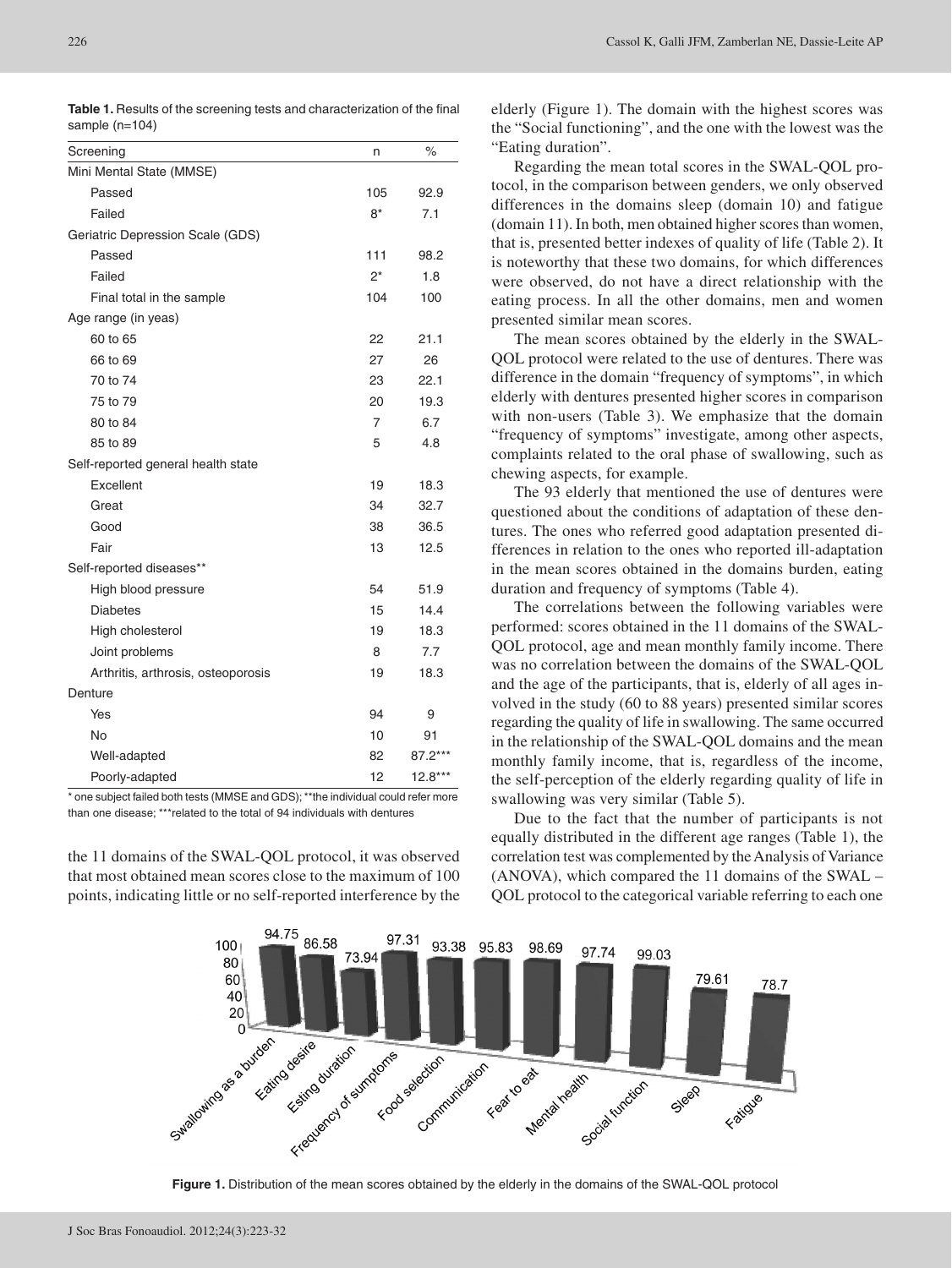|  |  | Table 2. Distribution of the mean scored obtain on the domains of the SWAL-QOL protocol according to gender |
|--|--|-------------------------------------------------------------------------------------------------------------|
|--|--|-------------------------------------------------------------------------------------------------------------|

|                           | Gender | Mean | Median | <b>SD</b> | n  | p-value  |
|---------------------------|--------|------|--------|-----------|----|----------|
| 1. Swallowing as a burden | Female | 92.7 | 100    | 18.2      | 62 | 0.119    |
|                           | Male   | 97   | 100    | 9.5       | 42 |          |
| 2. Eating desire          | Female | 84.5 | 95.8   | 21.2      | 62 | 0.552    |
|                           | Male   | 86.6 | 100    | 23.1      | 42 |          |
| 3. Eating duration        | Female | 70.2 | 75     | 31.1      | 62 | 0.129    |
|                           | Male   | 79.3 | 100    | 28.2      | 42 |          |
| 4. Frequency of symptoms  | Female | 91.9 | 99.1   | 12.3      | 62 | 0.247    |
|                           | Male   | 94.2 | 100    | 11.4      | 42 |          |
| 5. Food selection         | Female | 91.8 | 100    | 20.3      | 62 | 0.242    |
|                           | Male   | 95.5 | 100    | 13.5      | 42 |          |
| 6. Communication          | Female | 95.2 | 100    | 16.2      | 62 | 0.688    |
|                           | Male   | 96.4 | 100    | 11.5      | 42 |          |
| 7. Fear to eat            | Female | 97   | 100    | 9.7       | 62 | 0.133    |
|                           | Male   | 99.4 | 100    | 2.7       | 42 |          |
| 8. Mental health          | Female | 96.3 | 100    | 12.6      | 62 | 0.072    |
|                           | Male   | 99.9 | 100    | 0.8       | 42 |          |
| 9. Social function        | Female | 98.4 | 100    | 10        | 62 | 0.305    |
|                           | Male   | 100  | 100    | 0         | 42 |          |
| 10. Sleep                 | Female | 72.8 | 75     | 29.4      | 62 | $0.047*$ |
|                           | Male   | 83.6 | 100    | 26        | 42 |          |
| 11. Fatigue               | Female | 73.6 | 75     | 27        | 62 | $0.034*$ |
|                           | Male   | 83.7 | 91.6   | 20.7      | 42 |          |

\* Significant values (p<0.05) – ANOVA test

**Note:** SD = standard deviation

| Table 3. Distribution of the mean scored obtain on the domains of the SWAL-QOL protocol according to the use of dentures |
|--------------------------------------------------------------------------------------------------------------------------|
|--------------------------------------------------------------------------------------------------------------------------|

|                           | Denture | Mean | Median | SD   | n  | p-value  |
|---------------------------|---------|------|--------|------|----|----------|
| 1. Swallowing as a burden | Não     | 88.6 | 100    | 19.7 | 11 | 0.169    |
|                           | Sim     | 95.2 | 100    | 14.7 | 93 |          |
| 2. Eating desire          | Não     | 89.8 | 100    | 20   | 11 | 0.496    |
|                           | Sim     | 84.8 | 100    | 22.1 | 93 |          |
| 3. Eating duration        | Não     | 85.2 | 100    | 22.9 | 11 | 0.189    |
|                           | Sim     | 72.5 | 75     | 30.7 | 93 |          |
| 4. Frequency of symptoms  | Não     | 85.5 | 98.2   | 18.6 | 11 | $0.026*$ |
|                           | Sim     | 93.7 | 100    | 10.7 | 93 |          |
| 5. Food selection         | Não     | 93.2 | 100    | 10.3 | 11 | 0.951    |
|                           | Sim     | 93.3 | 100    | 18.6 | 93 |          |
| 6. Communication          | Não     | 89.8 | 100    | 20   | 11 | 0.157    |
|                           | Sim     | 96.4 | 100    | 13.6 | 93 |          |
| 7. Fear to eat            | Não     | 97.7 | 100    | 5.1  | 11 | 0.911    |
|                           | Sim     | 98   | 100    | 8    | 93 |          |
| 8. Mental health          | Não     | 99.5 | 100    | 1.5  | 11 | 0.52     |
|                           | Sim     | 97.5 | 100    | 10.4 | 93 |          |
| 9. Social function        | Não     | 100  | 100    | 0    | 11 | 0.663    |
|                           | Sim     | 98.9 | 100    | 8.2  | 93 |          |
| 10. Sleep                 | Não     | 77.3 | 87.5   | 28.9 | 11 | 0.997    |
|                           | Sim     | 77.2 | 100    | 28.5 | 93 |          |
| 11. Fatigue               | Não     | 85.6 | 91.6   | 17.9 | 11 | 0.285    |
|                           | Sim     | 76.8 | 75     | 25.7 | 93 |          |

\* Significant values (p<0.05) – ANOVA test

**Note:** SD = standard deviation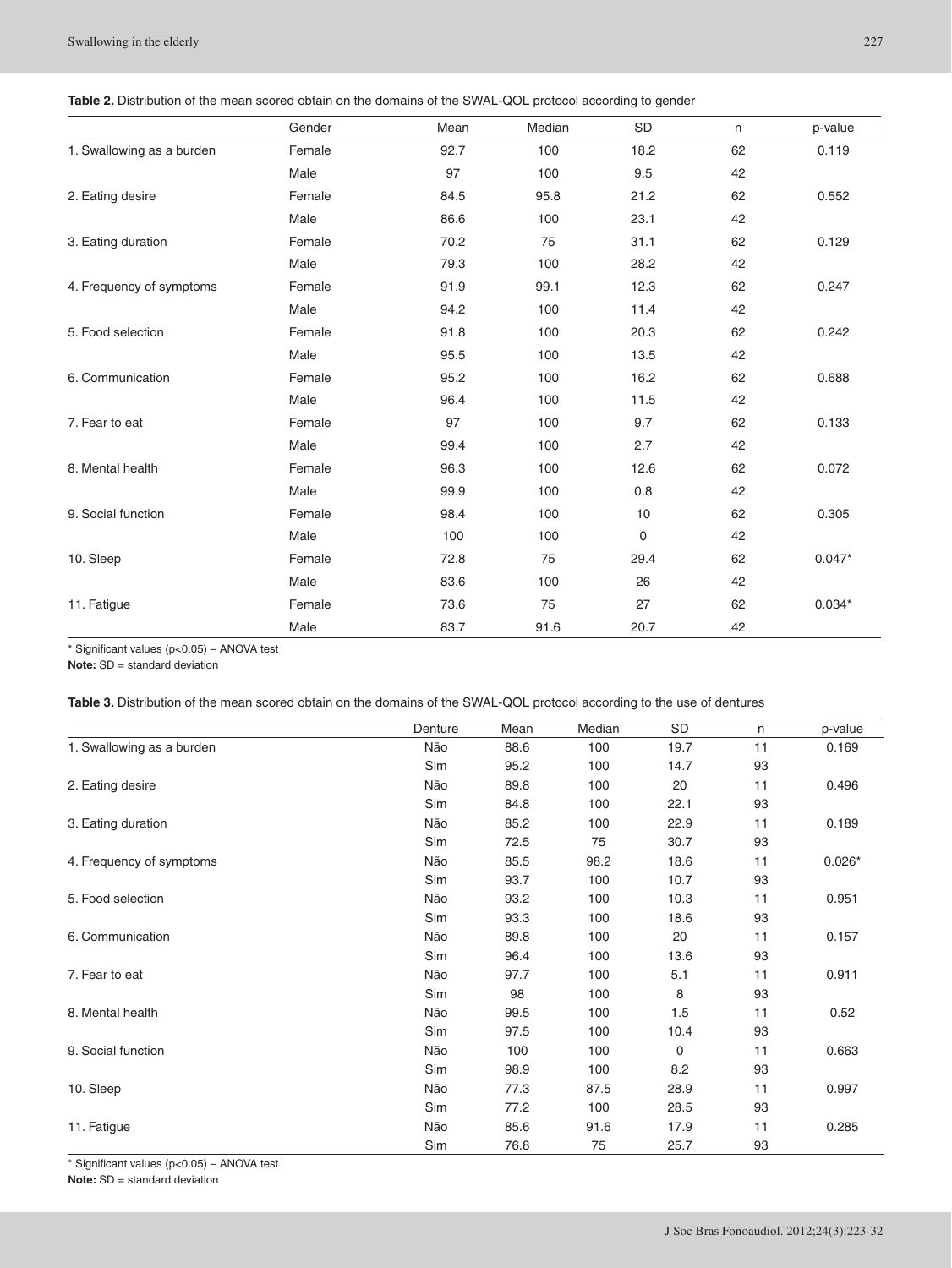| Table 4. Distribution of the mean scored obtain on the domains of the SWAL-QOL protocol according to the adaptation of the dentures |  |  |  |  |  |
|-------------------------------------------------------------------------------------------------------------------------------------|--|--|--|--|--|
|                                                                                                                                     |  |  |  |  |  |

|                           | Well-adapted | Mean | Median | <b>SD</b> | n  | p-value  |
|---------------------------|--------------|------|--------|-----------|----|----------|
| 1. Swallowing as a burden | No           | 82.3 | 100    | 30.4      | 12 | $0.001*$ |
|                           | Yes          | 97.1 | 100    | 9.7       | 82 |          |
| 2. Eating desire          | No           | 85.4 | 87.45  | 15.1      | 12 | 0.967    |
|                           | Yes          | 84.9 | 100    | 23        | 82 |          |
| 3. Eating duration        | No           | 54.2 | 56.25  | 39.3      | 12 | $0.024*$ |
|                           | Yes          | 75.5 | 75     | 28.5      | 82 |          |
| 4. Frequency of symptoms  | No           | 84.8 | 87.45  | 13.8      | 12 | $0.001*$ |
|                           | Yes          | 95.1 | 100    | 9.5       | 82 |          |
| 5. Food selection         | No           | 89.6 | 100    | 22.5      | 12 | 0.423    |
|                           | Yes          | 94   | 100    | 17.9      | 82 |          |
| 6. Communication          | No           | 93.8 | 100    | 21.7      | 12 | 0.478    |
|                           | Yes          | 96.8 | 100    | 12.1      | 82 |          |
| 7. Fear to eat            | No           | 97.9 | 100    | 4.1       | 12 | 0.956    |
|                           | Yes          | 98.1 | 100    | 8.4       | 82 |          |
| 8. Mental health          | No           | 100  | 100    | 0         | 12 | 0.380    |
|                           | Yes          | 97.2 | 100    | 11        | 82 |          |
| 9. Social function        | No           | 100  | 100    | 0         | 12 | 0.628    |
|                           | Yes          | 98.8 | 100    | 8.7       | 82 |          |
| 10. Sleep                 | No           | 80.2 | 81.25  | 21        | 12 | 0.732    |
|                           | Yes          | 77   | 100    | 29.5      | 82 |          |
| 11. Fatigue               | No           | 70.8 | 79.15  | 31.7      | 12 | 0.37     |
|                           | Yes          | 77.7 | 75     | 24.7      | 82 |          |

\* Significant values (p<0.05) – ANOVA test

**Note:** SD = standard deviation

#### **Table 5.** Correlation (%) between the scores obtained in the SWAL-QOL domains, age and family monthly income

|                           |             | Age     | Income   | $1***$     | $2**$    | $3**$      | $4**$      | $5***$     | $6***$   | $7**$      | $R^{**}$   | $9**$ | $10**$ |
|---------------------------|-------------|---------|----------|------------|----------|------------|------------|------------|----------|------------|------------|-------|--------|
| 1. Swallowing as a burden | Correlation | 8.60    | 10.90    |            |          |            |            |            |          |            |            |       |        |
|                           | p-value     | 0.384   | 0.271    |            |          |            |            |            |          |            |            |       |        |
| 2. Eating desire          | Correlation | $-1.70$ | 13.20    | 12.10      |          |            |            |            |          |            |            |       |        |
|                           | p-value     | 0.86    | 0.181    | 0.222      |          |            |            |            |          |            |            |       |        |
| 3. Eating duration        | Correlation | 11.00   | 4.20     | 36.90      | 30.00    |            |            |            |          |            |            |       |        |
|                           | p-value     | 0.265   | 0.675    | $< 0.001*$ | $0.002*$ |            |            |            |          |            |            |       |        |
| 4. Frequency of symptoms  | Correlation | $-4.90$ | 18.40    | 74.10      | 21.20    | 46.40      |            |            |          |            |            |       |        |
|                           | p-value     | 0.618   | 0.062    | $< 0.001*$ | $0.031*$ | $< 0.001*$ |            |            |          |            |            |       |        |
| 5. Food selection         | Correlation | 8.90    | 12.50    | 32.50      | 14.00    | 40.50      | 46.10      |            |          |            |            |       |        |
|                           | p-value     | 0.37    | 0.208    | $0.001*$   | 0.156    | $< 0.001*$ | $< 0.001*$ |            |          |            |            |       |        |
| 6. Communication          | Correlation | $-6.90$ | 12.20    | 37.60      | 2.00     | 25.70      | 50.40      | 5.70       |          |            |            |       |        |
|                           | p-value     | 0.485   | 0.216    | $< 0.001*$ | 0.843    | $0.009*$   | $< 0.001*$ | 0.563      |          |            |            |       |        |
| 7. Fear to eat            | Correlation | $-0.60$ | 6.90     | 54.50      | 13.40    | 34.70      | 56.30      | 69.90      | 11.20    |            |            |       |        |
|                           | p-value     | 0.951   | 0.485    | $< 0.001*$ | 0.175    | $< 0.001*$ | $< 0.001*$ | $< 0.001*$ | 0.258    |            |            |       |        |
| 8. Mental health          | Correlation | 6.40    | 10.60    | 39.00      | 21.20    | 35.90      | 45.40      | 69.30      | 7.60     | 82.60      |            |       |        |
|                           | p-value     | 0.518   | 0.285    | $< 0.001*$ | $0.031*$ | $< 0.001*$ | $< 0.001*$ | $< 0.001*$ | 0.446    | $< 0.001*$ |            |       |        |
| 9. Social function        | Correlation | 8.30    | 2.50     | 26.10      | 9.50     | 17.80      | 24.90      | 48.10      | $-3.80$  | 67.90      | 52.90      |       |        |
|                           | p-value     | 0.401   | 0.804    | $0.007*$   | 0.337    | 0.071      | $0.011*$   | $< 0.001*$ | 0.705    | $< 0.001*$ | $< 0.001*$ |       |        |
| 10. Sleep                 | Correlation | 4.00    | 22.00    | $-0.40$    | 7.30     | 10.90      | $-0.40$    | 5.20       | $-1.80$  | $-3.30$    | $-6.00$    | 1.00% |        |
|                           | p-value     | 0.684   | $0.025*$ | 0.971      | 0.463    | 0.273      | 0.972      | 0.6        | 0.859    | 0.74       | 0.543      | 0.923 |        |
| 11. Fatigue               | Correlation | $-3.20$ | 23.10    | 40.70      | 17.10    | 22.00      | 48.80      | 12.80      | 20.60    | 31.10      | 20.90      | 4.60  | 0.30   |
|                           | p-value     | 0.748   | $0.019*$ | $< 0.001*$ | 0.083    | $0.026*$   | $< 0.001*$ | 0.196      | $0.037*$ | $0.001*$   | $0.034*$   | 0.645 | 0.973  |

\*Significant values (p<0.05) – Pearson's Correlation and Correlation Test

\*\* Regarding the domains 1 to 11 of the SWAL-QOL protocol, specified in column 1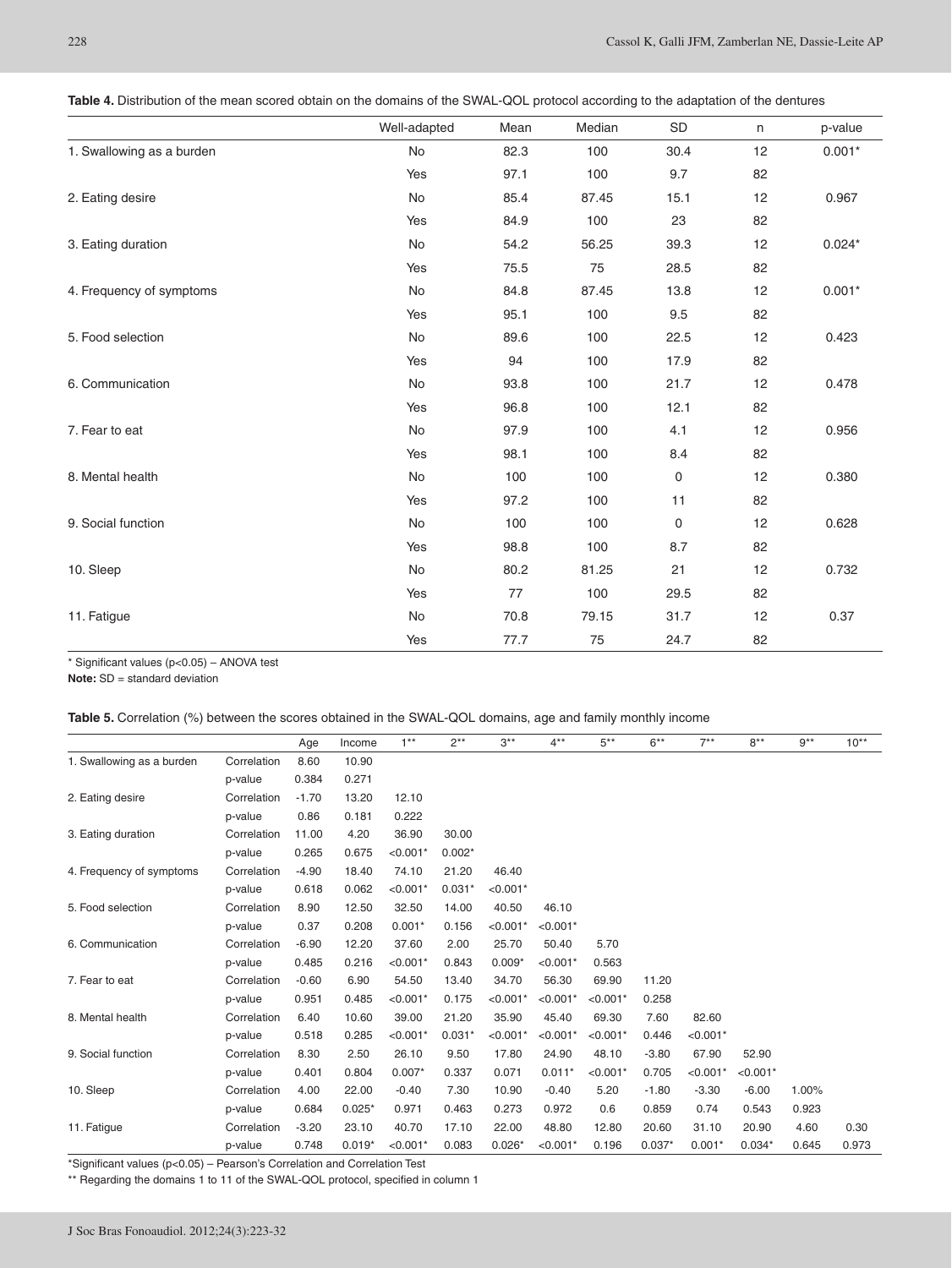of the six age ranges previously determined (60 to  $64 - 22$ ) subjects; 65 to  $69 - 27$  subjects; 70 to  $74 - 23$  subjects; 75 to  $79 - 20$  subjects; 80 to  $84 -$  seven subjects; 85 a  $89 -$  five subjects). The results corroborated the data of the correlation test, indicating that there was no relation between the age advance and the decrease of the indexes of the SWAL-QOL protocol (all p values were higher than 0.05).

Still, through the test cited above, it was possible to verify some positive correlations between the different domains of the SWAL-QOL, that is, as the mean of a determined domain increased, the score of the other also became higher. This was observed, for example, between the domains burden and symptoms, indicating that the higher the number of symptoms, such as coughs, choking and chewing difficulties, the easier it is for the elderly to deal with their swallowing problem.

As mentioned in the item methods, the SWAL-QOL has additional questions, regarding the need of adaptations performed by the elderly during the eating process. The results indicated that most of the elderly did not report the need of changes in the eating dynamics regarding the consistency of the food during meals. Through the analysis with the Quisquare test, we observed that of the 140 individuals, only one referred commonly ingesting softer food (p=0.00) and four mentioned ingestion of mildly or moderately thickened liquids  $(p=0.00)$ .

#### **DISCUSSION**

The SWAL-QOL $^{(19,20)}$  is a sensible self-evaluation instrument that allows the understanding of the real impact of the alterations experienced in meals and of the perception of an individual about quality of life in swallowing. Staring from the idea that the elderly can present difficulties related to swallowing due to the laryngeal modifications related to aging, we chose to investigate how this group of individuals evaluate themselves regarding eating, both directly and indirectly.

We point out that the subjects of the research attended clubs for the elderly, which approaches them to definition of "healthy" stablished by the Ministry of Health, emphasizing the autonomy and independence<sup> $(8,9)$ </sup>. This way, our results possibly reflected the data of a population with better quality of life. This, because the literature<sup>(24)</sup> describes that physical exercises and social practices, present in centers and acquaintanceship clubs, improve quality of life. Still, it is possible to observe, in all analysis, that the standard deviation scores obtained were considerably high. We believe that this happened precisely due to so much heterogeneity present in the aging process and due to the subjectivity involved in the self-evaluation process, which depend on many variables.

In the present study, the means obtained by the elderly in the 11 domains investigated in the protocol were very close to the maximum punctuation of 100 points, that is, maximum quality of life. The elderly, in general, did not report difficulties related to swallowing and/or eating. It is possible that mild symptoms such as casual coughs, chewing difficulty and secretions, are considered by them as part of the natural aging process, and for that reason, do not create great bothers and concerns, as an international study showed, in which the healthy elderly took part in the control group and also answered the SWAL-OOL protocol $(25)$ .

Regarding the domain "Eating Duration", which involves the questions "It takes me longer to eat than other people" and "It takes me forever to eat a meal", we observed that the mean scores obtained were relatively low (73.94). It is possible that the elderly, due to the alterations caused by age, such as general reduction of the body's muscle strength<sup>(26)</sup> and the need to use dentures<sup> $(14)$ </sup>, self-evaluate the duration of their eating in comparison to an earlier period of their life. Moreover, the increase of the duration of eating can be a necessary adaptation so that the aspects regarding the other domains of the SWAL-QOL are maintained with high indexes. Therefore it is possible that other complaints regarding swallowing do not occur because the individual found in increasing the duration of eating a way of minimizing the effects.

Although there are few researches, especially in Brazil, with the SWAL-QOL protocol, some inferences can be made from the results obtained in this study. When we compared the values obtained by the healthy elderly to other populations, in completely dysphagic individuals (in different levels and different foundation pathologies), we observed great differences, being that the proven dysphagia, generally, result in very inferior mean scores<sup>(20,27)</sup>.

In the validation study of the SWAL-QOL protocol in Brazil<sup>(20)</sup>, the author obtained significantly lower scores (worst quality of life) in groups of individuals with head and neck cancer, neurological vascular diseases, degenerative diseases and obstructive respiratory diseases. In the referred study, individuals with mild dysphagia, presented mean scores from 50.3 to 77.1 points in the 11 domains of the SWAL-QOL, whereas in our work, the lower means occurred around 75 points, however only in the domains Fatigue and Sleep. In the present study, all the other domains presented very higher means, close to the maximum score of the protocol (100 points).

Another study, about quality of life related to swallowing in cancer patients<sup> $(27)$ </sup>, found scores between 63 and 88 points in the 11 domains. The worst medians were obtained in the domains burden (63 pints), communication (63 points), mental health (65 points), social function (65 points) and frequency of symptoms (63 points). Our study with healthy elderly, presented the following mean values: burden (94.5), communication (95.7 points), mental health (97.7 points), social function (99.0 points) and frequency of symptoms (92.8 points). Such differences points, once again, that the self-perception about quality of life in swallowing of healthy elderly is highly superior that the self-perception of proven dysphagic individuals.

Our results, that indicate elevated scores in healthy elderly, corroborate a study developed to investigate the quality of life with the advance of age and with Parkinson's disease<sup>(25)</sup>, using SWAL-QOL. The authors concluded that there are no differences regarding the means presented by the healthy elderly and healthy young adults, that is, the normal aging process do not affect swallowing. However, when these two groups were compared with individuals with Parkinson's disease, the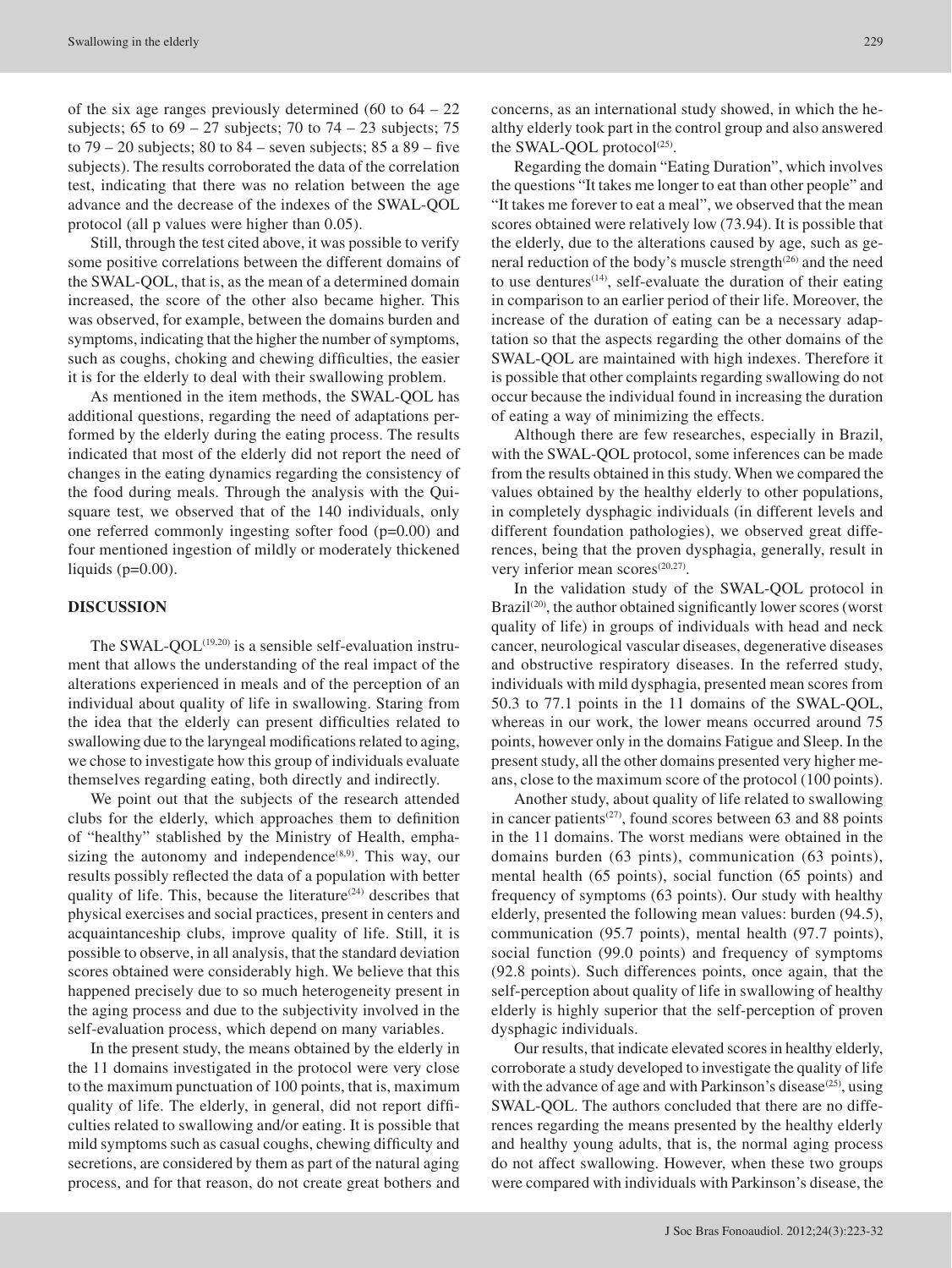values presented by the latter were inferior (worst quality of life), especially with the advance of the disease.

In the article cited above<sup> $(25)$ </sup>, the advance of age was not considered an influence factor in the quality of life of healthy people, since the older elderly presented differences in the self-evaluation in comparison to young adults. In our study, we also observed no decrease in the scores or worsen on quality of life related to swallowing as the age of the elderly advances, that is, 89 year old individuals evaluated themselves similarly to 60 year old individuals, regarding eating. Therefore, we can infer that healthy individuals, regardless of age, respond similarly to the SWAL-QOL protocol.

As mentioned in the item "Results", due to the non- -egalitarian distribution of individuals in the pre-defined age ranges, we contemplate the correlation analysis with a test that compares a quantitative variable (in this case, the mean indexes of each domain of the SWAL-QOL) with a categorical variable (in this case, the six pre-determined age ranges). Although the results of this additional evaluation corroborate the data of the correlation test, we suggest that, in further studies, the sample is constituted by older individuals, especially in the age range close to 90 years. Then, it will be possible to verify more clearly the matter of quality of life in swallowing related to the age advance of the elderly.

For the additional questions of the SWAL-QOL protocol, regarding the possible modifications of the food consistency of the elderly, almost every participant referred ingesting food of all consistencies, without the need of adaptation for softer food, for example. The same occurred regarding the ingestion of liquids, being that only five participants referred to prefer liquids a little of moderately more thickened. Such data reinforce the high indexes obtained by the elderly in the 11 domains of the SWAL-QOL. It is possible that if the elderly did not need modifications regarding the type of food, their self-evaluation about quality of life in this matter is satisfactory.

 Another study investigated the self-perception of the elderly regarding presbyphagia, using other instruments<sup>(28)</sup>. The research was performed with independent elderly, ranging in age from 65 years, institutionalized and with low income, using the Dysphagia Inventory (MDADI), which evaluates the physical, functional and emotional domains. The authors referred that 15% of the individuals referred swallowing difficulties and 23.4% reported to believe that the dysphagia is a part of aging. Moreover, the scores obtained in the MDADI varied from 16 to 19 points less than the scores obtained by the population in general. Here, we consider that the institutionalization can be an important factor in the self-perception of individuals about quality of life, both generally and in swallowing. In our study, all the participants were independent and not institutionalized, factor that may have been crucial for the differences in the results.

Regarding the comparison between genders, men had higher scores than women (better quality of life) in the domains sleep and fatigue. During the natural aging process, generally, women present greater risk of developing insomnia<sup>(29)</sup>, which can be related to several factors such as anxiety and hormonal changes<sup> $(29,30)$ </sup>. Even with this difference between genders, in the other domains (burden, symptoms, eating duration, etc.), for which the relation with eating is more direct, men and women presented similar scores. Such findings indicate that the alterations regarding sleep and fatigue do not have negative repercussion in quality of life in swallowing of healthy female elderly. Moreover, it is possible that the elderly adapt themselves to the changes of the body caused by aging, and for this reason, did not report complaints regarding this aspect<sup> $(12)$ </sup>.

Loss of teeth is very common in the elderly and the dentures emerged the resolve this problem $(14,15)$ . In our study, 89.4% of the elderly used dentures. In the comparison between individuals with and without dentures, there was no difference regarding most of the domains of the SWAL-QOL (10 domains). This indicated that the use of dentures contributes for the maintenance of a healthy eating in the elderly, corroborating other studies about the matter $(15,16)$ . The only domain that presented difference was "Symptoms", which investigates, among other aspects, the satisfaction regarding mastication and the oral phase of swallowing. Therefore, although the use of dentures does not generate alteration of the quality of life, their use can change the elderly's perception regarding mastication.

When we think of the benefits that a denture can bring, it is important to consider that it should be well-adapted for the patient. When the adaptation is compromised, there may be: muscular and osseous instability; difficulties to speak, difficulties to chew and swallow, and decreased tasting sensation<sup> $(14-17)$ </sup>. In the present study, when the domains of the SWAL-QOL protocol were related to the adaptation of dentures (self-reported by the patient), it was possible to observe that there were differences in the domains "burden", "eating duration" and "frequency of symptoms". Elderly with well- -adapted dentures had higher means in comparison to elderly who referred problems with the dentures' adaptation. This data corroborate studies that mention the drawback caused by ill- -adaptation of dentures in the oral functions, such as chewing, speech and swallowing, and also in the facial esthetics, in addition to interferences in quality of life(15,16).

Regarding the monthly income, in the present study, the prevailing stratum were the C and D. Partly, this is due to the locations of the data collection, where retired elderly went to. When these two stratums are compared, the self-evaluation of the elderly of both was similar. Therefore, it is important to point out, that even if being from different social backgrounds, healthy elderly do not report alteration of quality of life regarding swallowing. Although we had positive correlations confirmed, new studies should include the participation of elderly with different socioeconomic profiles, in order to contribute for a greater elucidation of this finding.

We finalize this discussion reinforcing the idea that the elderly who participated in the present study, in addition to reporting themselves as healthy, did not have any type of disease that could interfere in swallowing, also presenting normal cognitive and emotional characteristics. In this sense, we point out the importance of further studies about self- -evaluation of swallowing, with elderly in other conditions (lowered cognitive functions, dementia conditions, depressive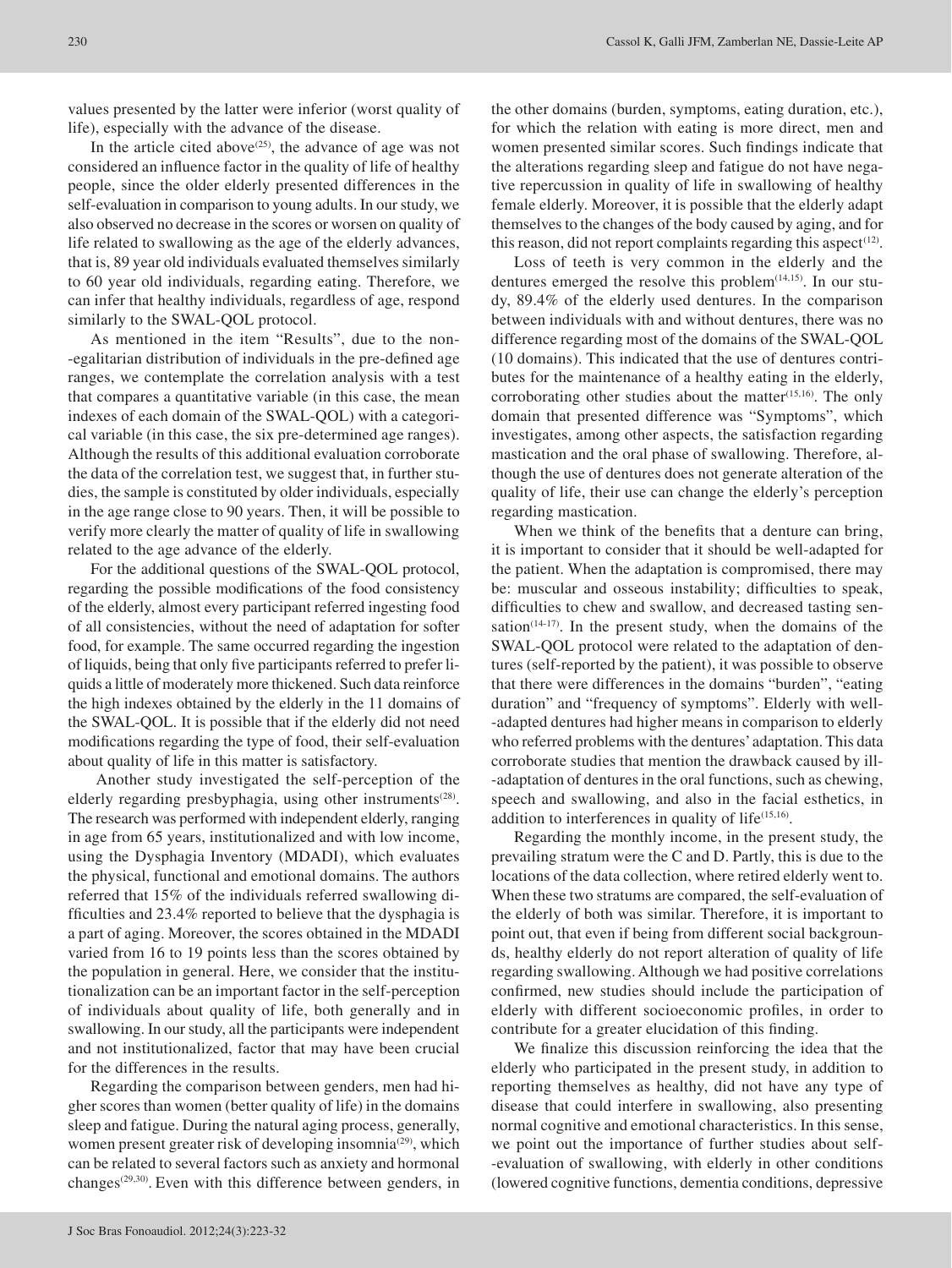characteristics, etc). This will allow that further relations are established and that we are able to act assertively with each type of patient. Moreover, new research should relate the scores of self-evaluation with the results of the speech- -language pathology evaluation (clinical and instrumental), so that we have greater subsidy for the delimitation of our clinical practice.

#### **CONCLUSION**

Generally, healthy elderly do not self-report significant alterations regarding quality of life in swallowing. The increase of duration of eating, referred by the elderly, is probably related to a necessary adaptation so that difficulties during swallowing will not occur. The reported difficulty regarding fatigue and sleep seem to be related to the natural aging process in the female gender. Few inferences were made concerning specific difficulties during the act of eating and need of changes during such activity. Moreover, there is no deterioration of swallowing related to quality of life as age advances. Well adapted dentures does not cause impairment on quality of life related to swallowing.

Our results make us question if the difficulties related to eating and swallowing can occur exclusively due to the aging process or if they are mainly related to diseases that, generally, undertake the elderly. In this sense, further studies that provide a more detailed elucidation on presbyphagias are needed.

We emphasize the need of new research, that contemplate the elderly with different profiles regarding the socioeconomic level, types of occupational and entertainment activities during life, and cognitive and/or emotional difficulties encountered during the assessment. Moreover, having a larger number of older individuals aged around 80 and 90 years, can make the correlation test results more robust and better elucidated.

#### **REFERENCES**

- 1. Pinto-Neto AM, Conde DM. Qualidade de vida. Rev Bras Ginec Obstet. 2008;30(11):535-6.
- 2. Lemos MC, Miyamoto ST, Valim V, Natour J*.* Qualidade de vida em pacientes com osteoporose: correlação entre OPAQ e SF-36*.* Rev Bras Reumatol. 2006;46(5):323-8
- 3. Toscano JJ, Oliveira AC. Qualidade de vida em idosos com distintos níveis de atividade física. Rev Bras Med Esporte. 2009;15(3):169-73.
- 4. Torres GV. Qualidade de vida e fatores associados em idosos dependentes em uma cidade do interior do Nordeste. J Bras Psiquiatr. 2009;58(1):39-44.
- 5. Costa OH, Matias C. O impacto da voz na qualidade da vida da mulher idosa. Braz J Otorrinolaringol. 2005;71(2):172-8.
- 6. Menezes LN, Vicente LC. Envelhecimento vocal em idosos instucionalizados. Rev CEFAC. 2007;9(1):90-8.
- 7. Gama AC, Alves CF, Cerceau JS, Teixeira LC. Correlação entre dados perceptivo-auditivos e qualidade de vida em voz de idosas. Pró-Fono. 2009;21(2):125-30.
- 8. Brasil. Ministério da Saúde. Política Nacional de Saúde da Pessoa Idosa. Portaria nº 2.528 de 19 de Outubro de 2006.
- 9. Marcolino J, Czechowski AE, Venson C, Bougo GC, Antunes KC, Tassinari N, et al. Achados fonoaudiológicos na deglutição de idosos do município de Irati – Paraná. Rev Bras Geriatr Gerontol. 2009;12(2):193-200.
- 10. Teixeira IN, Neri AL. Envelhecimento bem sucedido: uma meta no curso da vida. Psicol USP. 2008;19(1):81-94.
- 11. Lima RM, Amaral AK, Aroucha EB, Vasconcelos TM, Silva HJ, Cunha DA. Adaptações na mastigação, deglutição e fonoarticulação em idosos de instituição de longa permanência. Rev CEFAC. 2009;11(3):405-22.
- 12. Oda AL, Chiappetta AL, Annes M, Marchesan IQ, Oliveira AS. Avaliação clínica, endoscópica e manométrica da deglutição em pacientes com miastenia grave autoimune adquirida. Arq Neuro Psiquiatr. 2002;60(4):986-95.
- 13. Brandão DM, Nascimento JL, Vianna LG. Capacidade funcional e qualidade de vida em pacientes idosos com ou sem disfagia após acidente vascular encefálico isquêmico. Rev Assoc Med Bras. 2009;55(6):738-43.
- 14. Oliveira JS, Mattoso FC, Oliveira AB. Fonoaudiologia e adaptação de prótese dentária total em idosos: o que os dentistas sabem sobre isto? Rev CEFAC. 2005;7(1):50-4.
- 15. Araújo SS, Freire DB, Padilha DM, Baldisserotto J. Suporte social, promoção de saúde e saúde bucal na população idosa no brasil. Interface. 2006;10(19):203-16.
- 16. Vargas AM, Paixão HH. Perda dentária e seu significado na qualidade de vida de adultos usuários de serviço público de saúde bucal do Centro de Saúde Boa Vista, em Belo Horizonte. Ciênc Saúde Coletiva. 2005;10(4):1015-24.
- 17. Ferreira RC, Magalhães CS, Rocha ES, Schwambach CW, Moreira AN. Saúde bucal de idosos residentes em instituições de longa permanência de Belo Horizonte, Minas Gerais, Brasil. Cad Saúde Pública. 2009;25(11):2375-85.
- 18. Gampel D, Karsch UM, Ferreira LP. Envelhecimento, voz e atividade física de professores e não professores. Rev Soc Bras Fonoaudiol. 2008;13(3):218-25.
- 19. McHorney CA, Bricker DE, Robins J, Kramer AE, Rosenbek JC, Chignell K. The SWAL-QOL outcomes tool for oropharyngeal dysphagia in adults: II – Item reduction and preliminary scaling. Dysphagia. 2000;15(3):122-33.
- 20. Portas JG. Validação para a língua portuguesa-brasileira dos questionários: qualidade de vida em disfagia (Swal-qol) e satisfação do paciente e qualidade do cuidado no tratamento da disfagia (Swal-care). São Paulo. Programas de Pós-graduação da CAPES, Fap/Oncologia, (programa de Mestrado em Medicina). Fundação Antônio Prudente. 2009.
- 21. Bertolucci PH, Brucki SM, Campacci SR, Juliano Y. O mini-exame do estado mental em uma população geral: impacto da escolaridade. Arq Neuropsiquiatr. 1994;52(1):1-7.
- 22. Sousa RL, Medeiros JG, Moura AC, Souza CL, Moreira IF. Validade e fidedignidade da escala de depressão geriátrica na identificação de idosos deprimidos em um hospital geral. Jorn Bras Psiquiatr. 2007;56(2):102-7.
- 23. Gutierrez BA, Auricchio AM, Medina NV. Mensuração da qualidade de vida de idosos em centros de convivência. J Health Sci Inst. 2011;29(3):186-90.
- 24. Serbim AK, Figueiredo AE. Qualidade de vida de idosos em um grupo de convivência. Scientia Medica. 2011;21(4):166-72.
- 25. Leow LP, Huckabee ML, Anderson T, Beckert L. The impact of dysphagia on quality of life in ageing and Parkinson's disease as measured by the swallowing quality of life (SWAL-QOL) questionnaire. Dysphagia. 2010;25(3):216-20.
- 26. Nóbrega AC, Freitas EV, Oliveira MA, Leitão MB, Lazzoli JK, Nahas RM, et al. Posicionamento oficial da Sociedade Brasileira de Medicina do Esporte e da Sociedade Brasileira de Geriatria e Gerontologia: atividade física e saúde no idoso. Rev Bras Med Esporte. 1999;5(6):207-11.
- 27. Queija DS. Swallowing and quality of life after total laryngectomy and pharyngolaryngectomy. Braz J Otorhinolaryngol. 2009;75(4):556-64.
- 28. Speyer R, Heijnen BJ, Baijens LW, Vrijenhoef FH, Otters EF, Roodenburg N, et al. Quality of life in oncological patients with oropharyngeal dysphagia: validity and reliability of the dutch version of the MD Anderson dysphagia inventory and the deglutition handicap index. Dysphagia. 2011;26(4):407-14.